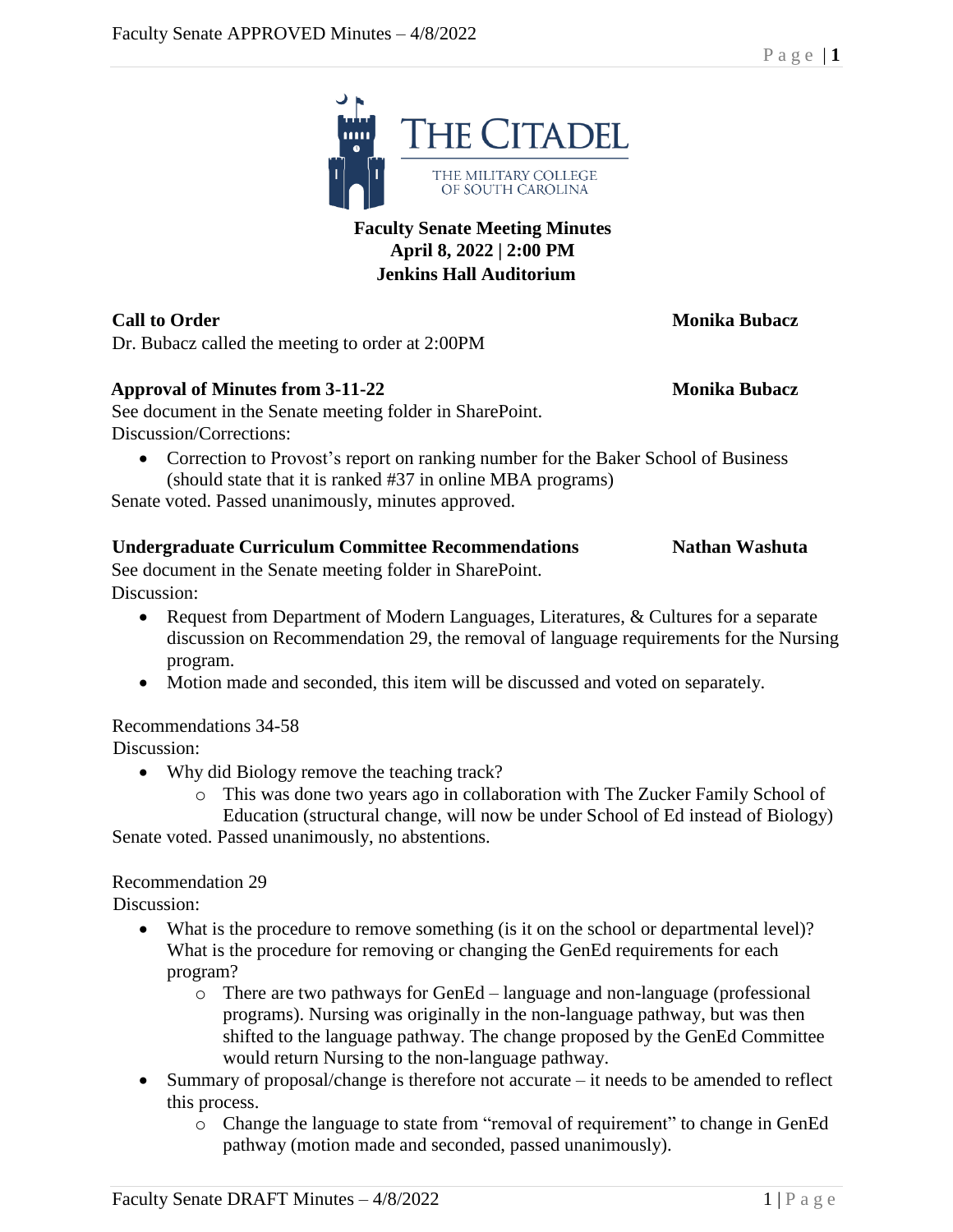- o UCC will meet with Dr. Gramling to amend the language of this proposal.
- Are there other programs that would fall under this re-categorization?
	- o Three: Education, Engineering, and Nursing (in the original documents for these pathways). Dr. Gramling does not anticipate this happening for other programs.
	- o Specific procedures for making changes such as this one need to be made clear in writing, like changes in GenEd and adapting GenEd to changes within a school.
		- GenEd is working on a revised committee charter that will include clear pathways and criteria for these – should be available before next academic year.
		- Change in the GenEd can and will happen again; this will not be a stagnant curriculum. Changes are open to discussion and will be shared with the Senate.
- What is the composition of the GenEd committee? Are there changes/differences between the professional and non-professional streams other than language requirements?
	- o Current composition (in the charter) is one representative from each school and additional representatives from SHSS and SFSSM.
	- o No, there are not any other significant changes (SACS does not specify, languages are lumped under Humanities and Fine Arts).

Senate voted. 26 yeas, 5 nays, 5 abstentions. Motion passed.

The UCC's last meeting of the 21-22 AY is April 19; you have one week to submit proposals for consideration.

### **Senate Executive Committee Elections Monika Bubacz**

- **Vice-Chair – Amy Emm**
	- o No discussion.
	- o Unanimously approved, no abstentions. Amy Emm will serve as the next Vice-Chair.
- **The Citadel Parliamentarian – Aaron Wimer**
	- o Unanimously approved. Aaron Wimer will serve as the new Parliamentarian.
- **Recording Secretary**
	- o Nominations or volunteers?
		- Two things to keep in mind:
			- Recording Secretary keeps SharePoint up-to-date, produces the end of year report, manages committee notes and membership, and finalizes meeting minutes. Note Taker role is separate.
			- It would be nice to have representation outside of SHSS (SHSS is already represented by other executive committee officers)
		- David Greenburg volunteered.
	- o Unanimously approved. David Greenburg will serve as the next Recording Secretary.

### **Update from the Provost Sally Selden**

Enrollment: we sit at 645 deposits as of today. We are on task and are campaigning for more deposits. Almost 340 families visited for preknob today, which is the largest group yet.

Today was a hard day due to the loss of a cadet this week. Campus leadership recognized this and prepared visitors accordingly. Cadet Col. Christmas [regimental commander] did a very nice job recognizing Cadet Gabriel Grills (Class of '22, History major), and there will be a spirit run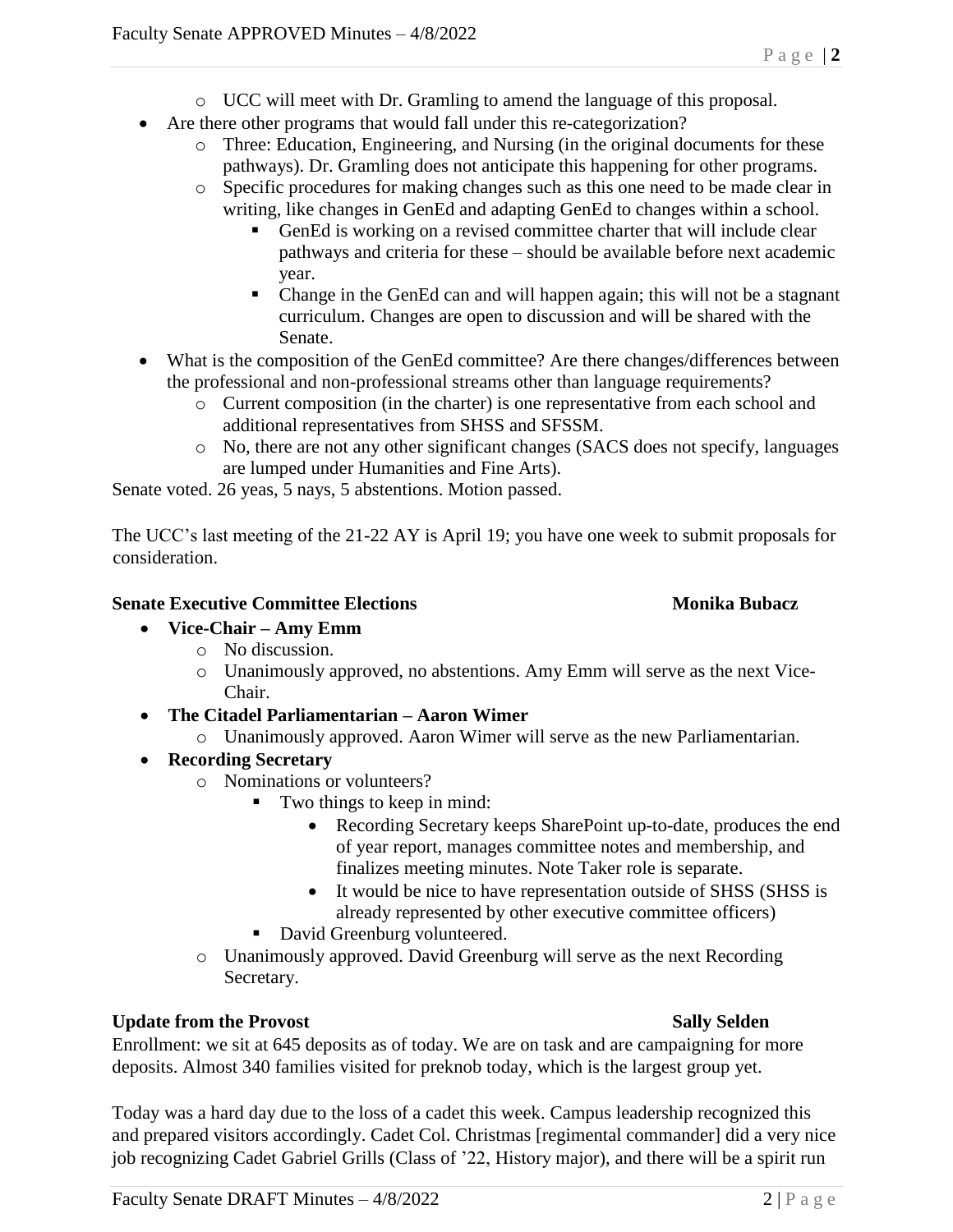today in his honor. On Tuesday, another cadet took a fall off Vandiver Hall and has been hospitalized; the conditions of the fall are still unknown.

Dr. Selden and the Senate Executive Committee distributed information on counseling and mental health support on campus. The Department of Psychology is offering extra assistance due to current conditions. We are paying special attention to the members of the units most closely impacted by this situation. If you are aware of cadets that may need special attention, please share that with leadership (academic accommodations should go through Dr. Robinson). Reach out to HR if you are aware of faculty/staff with difficulties.

Legislative Barbecue this week with The SC Senate Finance Committee:

The presentation went very well. No news yet from Senate Finance. Chair of finance committee ensures they will work to protect money for engineering projects. We continue to work on our campaign (Mighty Citadel 2026): student scholarships, faculty endowed chairs, engineering building (close to 50% cost of the physical building). We hope to engage departments regarding other aspects of Mighty Citadel 2026, including executive education (Faith Rivers James is heading this). We are launching a transfer task force to look at evening and online transfer programs, and another one soon for graduate programs. Embedded in both of those are veteran programs.

Registration opens on April 11 for seniors. Students who do not register for classes will be put on a waitlist for barracks and may be placed in visiting team barracks until rooms open up. A barracks deposit will not be required to register for classes. Please share this information with your departments and professional advisors.

Update from Dr. John Robinson (See slideshow in the Senate meeting folder in SharePoint) Two primary programs of focus this year: CSI and Online Orientation. CSI is a head start for cadets. Two sessions are on offer this year (June  $6 -$  July 1 and July  $5 -$ July 30). Online Orientation launches April 23 (Admitted Student Day) and lasts until Matriculation Day on August 13. We are working hard to prepare our cadets over the summer before they matriculate. Surveys have circulated among students and this work is a result of the responses to those surveys. We want to help them succeed through Challenge Week and the beginning of classes.

Refunds for students who dropped out: if they drop after the first week of classes, they can still get a full refund on tuition (moved back from previous deadlines).

We are going back to normal operations, which includes the Faculty Milestone Dinner and the All Faculty Meeting. This year's leadership team will recognize the Faculty Senate Executive Committee at the next Senate meeting. Thank you to those joining the committee next year. Thank you to Elizabeth Connor for her service (retiring this year).

### **Faculty Open Educational Resources (OER) Survey Results Aaron Wimer** See document in the Senate meeting folder in SharePoint.

We received fifty responses. Thank you to those who responded. About 80% of respondents had little/no knowledge of OER. If we move forward with OER initiative, faculty would need to be trained on these resources and how they can aid you in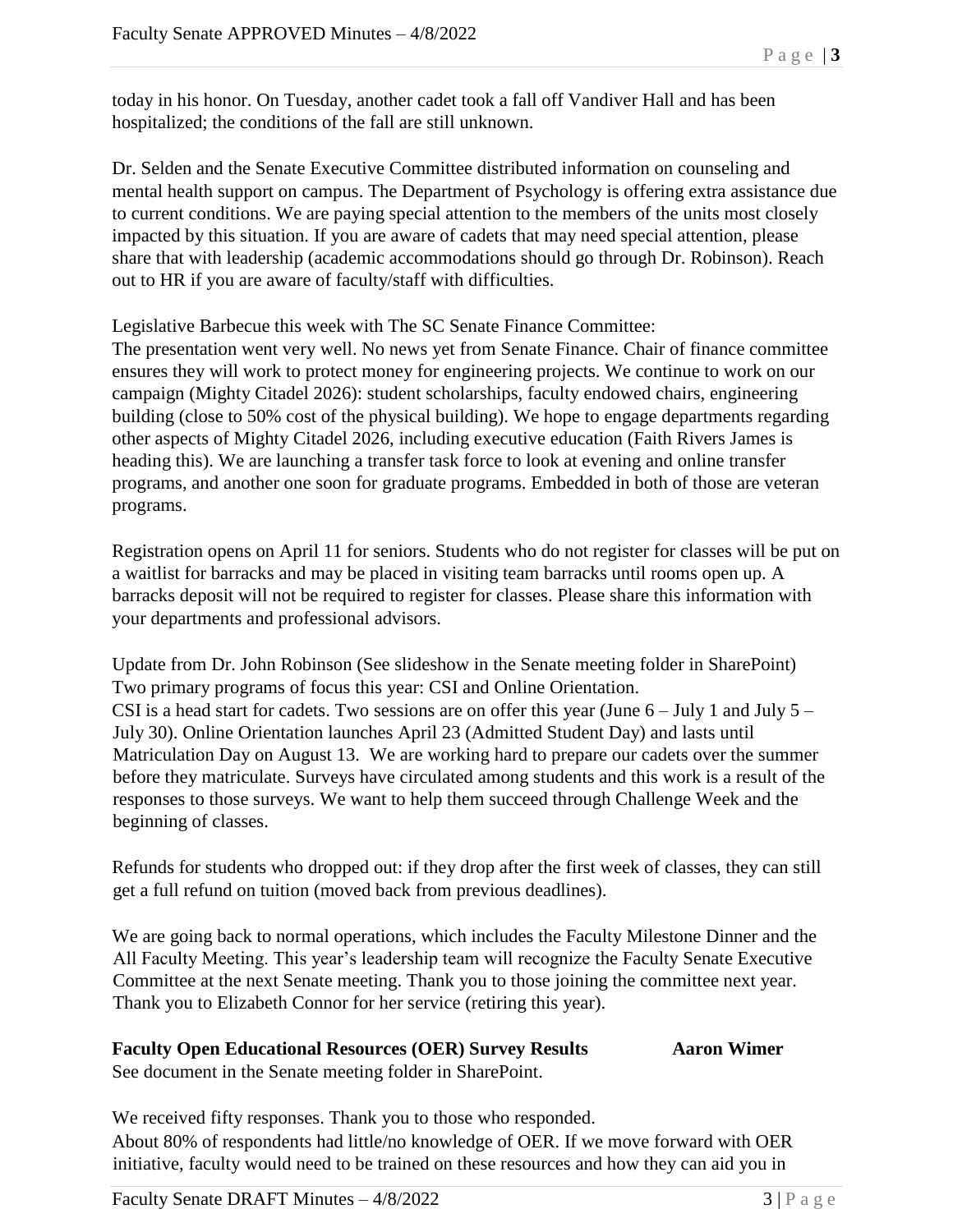classrooms. If you have questions about OER, please feel free to reach out to any of the Daniel Library librarians, accessible through the LibGuides page of the library website.

We are holding off on this initiative until after SACS, but a coalition will be formed in preparation; if you are interested in helping with training, please reach out to Aaron. This is something that can help save cadets hundreds of dollars each academic year. Survey responses will be made available in the Faculty Senate SharePoint.

### **Standing Committees Elizabeth Connor**

Department heads and deans were contacted to update membership information on Senate standing committees so people will know their responsibilities next semester.

### **Update from** *The Gold Star Journal* **editors Suzanne Mabrouk**

We are particularly proud of this year's group (new editors) for their outstanding work; they have accomplished more than any group has done before. These students took ownership of the conference and journal. There was no editor-in-chief; the editorial team was diversified. If you did not get a copy and would like one, please reach out to Dr. Mabrouk.

Three of the seven editors (Alyssa Reckdenwald, Trey Stevens, Dylan Young) were present at this meeting.

The cadets expressed their pride in the publication and thanked Dr. Mabrouk, the multimedia office, leadership and editorial staff for their assistance. They also thanked the Provost and leadership for a new editorial workspace.

The Gold Star editors evaluate and showcase the excellent work of the Corps of Cadets. The editors made two requests to senators: please make sure your students are aware of the editorial opportunities and to please submit papers. Review of submissions is unbiased as no names are revealed during the process. Art submissions are also an option. The most current issue contains eight papers in addition to the work of six separate photographers and artwork from Cadet Kaitlyn McCord (first non-photography artwork ever published in the Journal).

### **Future Business Monika Bubacz**

- Spring Meetings: Friday, April 29, 12pm, Jenkins Hall Auditorium
- In-person Senate meetings will follow the campus COVID guidelines please share needs for special accommodations before each meeting.

### **Senate Announcements Senators**

- Question from Dr. Scott Lucas: while advising a MECEP freshman, Dr. Lucas discovered that the student was told to take strands classes in different strands. Faculty would like clarification on advising MECEPs for strands.
	- o Dr. Joel Gramling: all day students (other than those in the Honors Program) will pick a strand and take only classes in that strand throughout their degree program.
		- As freshmen, students will pick their strand. The plan is to have them select their strand during LDRS 101, but this is not yet in effect.
		- MECEPS will select strands during advising in first year. Faculty and students can view students' strand selection in DegreeWorks (below major requirements).